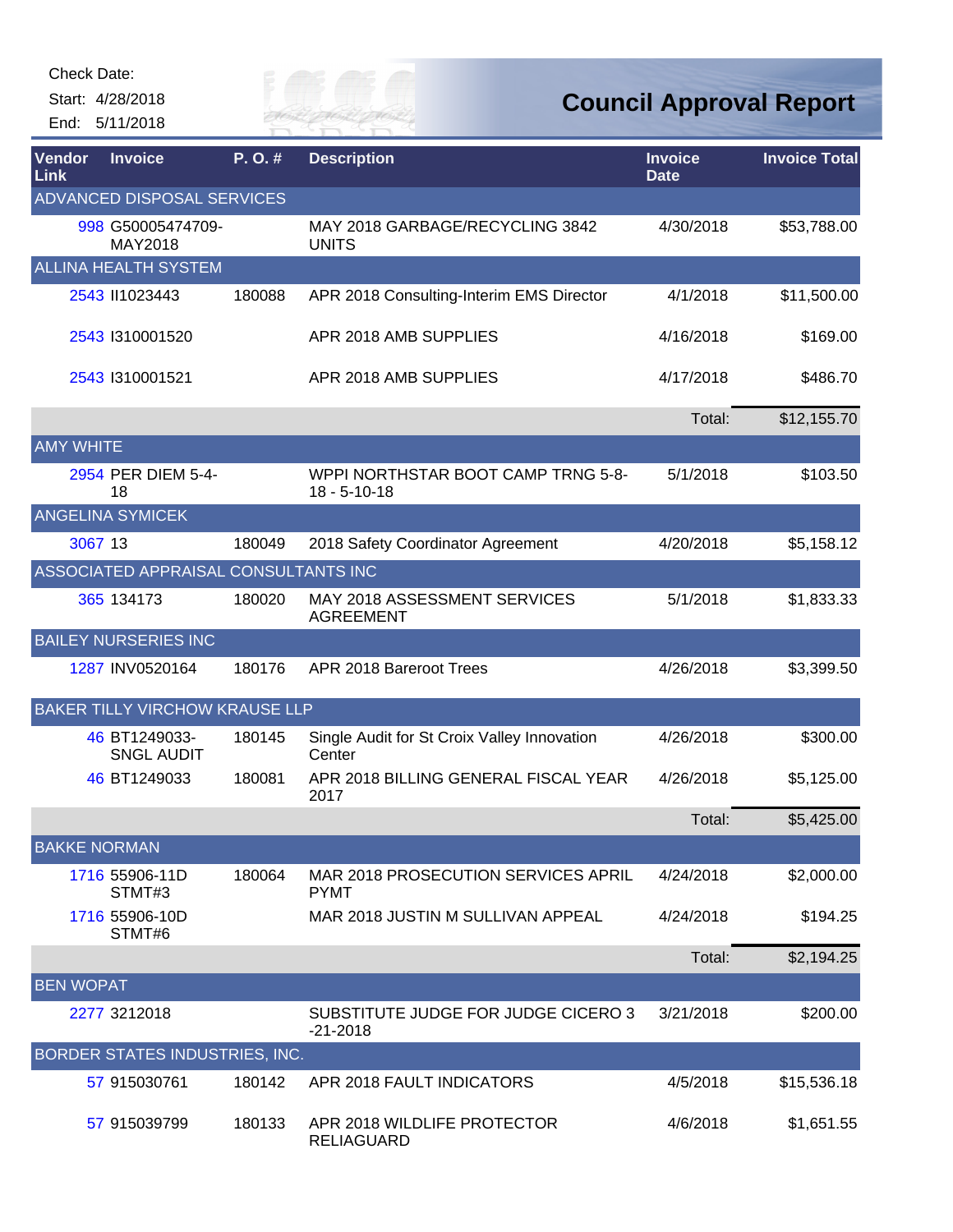| <b>Check Date:</b><br>Start: 4/28/2018<br>End: 5/11/2018 |        | FR MAI                                                       |                               | <b>Council Approval Report</b> |
|----------------------------------------------------------|--------|--------------------------------------------------------------|-------------------------------|--------------------------------|
| Vendor<br><b>Invoice</b><br>Link                         | P.O.#  | <b>Description</b>                                           | <b>Invoice</b><br><b>Date</b> | <b>Invoice Total</b>           |
| 57 915152528                                             | 180142 | APR 2018 FIBER OPTIC CABLE LINE 5                            | 4/24/2018                     | \$1,460.80                     |
| 57 915210047                                             | 180185 | MAY 2018 ELELCTRIC METERS - AMR QTY<br>32                    | 5/2/2018                      | \$1,904.00                     |
|                                                          |        |                                                              | Total:                        | \$20,552.53                    |
| <b>BRAUN THYSSEKRUPP ELEVATOR LLC</b>                    |        |                                                              |                               |                                |
| 710 137424                                               | 180069 | 2018 Elevator Quarterly Billing 5-1-18-7-31-18               | 5/1/2018                      | \$655.30                       |
| <b>CDW GOVERNMENT INC</b>                                |        |                                                              |                               |                                |
| 66 LCP6751                                               |        | 10 MS EA EXCH ONLINE PLAN IT                                 | 12/13/2017                    | \$84.00                        |
| 66 LZB6843                                               | 180090 | 2018 Office 365 Annual Subscription                          | 3/8/2018                      | \$19,829.16                    |
| 66 MBD2010                                               | 180108 | 2018 Office 365 Licenses                                     | 3/13/2018                     | \$2,066.10                     |
| 66 MFT6297                                               | 180186 | APR 2018 SCADA PROJECT                                       | 3/28/2018                     | \$3,986.87                     |
|                                                          |        |                                                              | Total:                        | \$25,966.13                    |
| <b>CENTURYLINK</b>                                       |        |                                                              |                               |                                |
| 1796 1439631304<br>APR 2018                              |        | APR 2018 LONG DISTANCE PHONE BILL                            | 4/30/2018                     | \$149.63                       |
| <b>CITY OF MINNEAPOLIS</b>                               |        |                                                              |                               |                                |
| 907 400413007192                                         |        | 2018 AUTOMATED PAWN SERVICE ANNUAL<br><b>USER ACCESS FEE</b> | 4/23/2018                     | \$204.00                       |
| COMPASS MINERALS AMERICA INC                             |        |                                                              |                               |                                |
| 366 245903                                               | 180096 | 4-6-18 BULK ROAD SALT                                        | 4/6/2018                      | \$1,679.22                     |
| CORPORATE FLEET SERVICES, INC                            |        |                                                              |                               |                                |
| 2786 10822 MAY<br>2018                                   | 180006 | MAY 2018 PD Leased Inv Vehicles                              | 4/27/2018                     | \$1,135.14                     |
| <b>COURT PAYMENTS</b>                                    |        |                                                              |                               |                                |
| 991200 4062018                                           |        | RESTITUTION TO VICTIM CIT#4N80ZDPGLD                         | 5/3/2018                      | \$64.08                        |
| DARRELL'S SEPTIC SERVICE INC                             |        |                                                              |                               |                                |
| 85 26425                                                 |        | APR 2018 CLEANING RESTROOM<br><b>WHITETAIL BIKE TRAILS</b>   | 4/27/2018                     | \$45.00                        |
| 85 26445                                                 | 180079 | 2018 PRTA RNTLS HFFMN/DRY<br><b>RN/GRNWD/GLN PRKS</b>        | 4/30/2018                     | \$303.50                       |
|                                                          |        |                                                              | Total:                        | \$348.50                       |
| DELTA DENTAL OF WISCONISN INC                            |        |                                                              |                               |                                |
| 2572 159162 MAY<br>2018                                  |        | <b>MAY VISION INSURANCE</b>                                  | 4/20/2018                     | \$553.91                       |
| 2572 1159163 MAY<br><b>RETIREE</b>                       |        | MAY 2018 RETIREE VISION INSURANCE                            | 4/20/2018                     | \$12.42                        |
|                                                          |        |                                                              | Total:                        | \$566.33                       |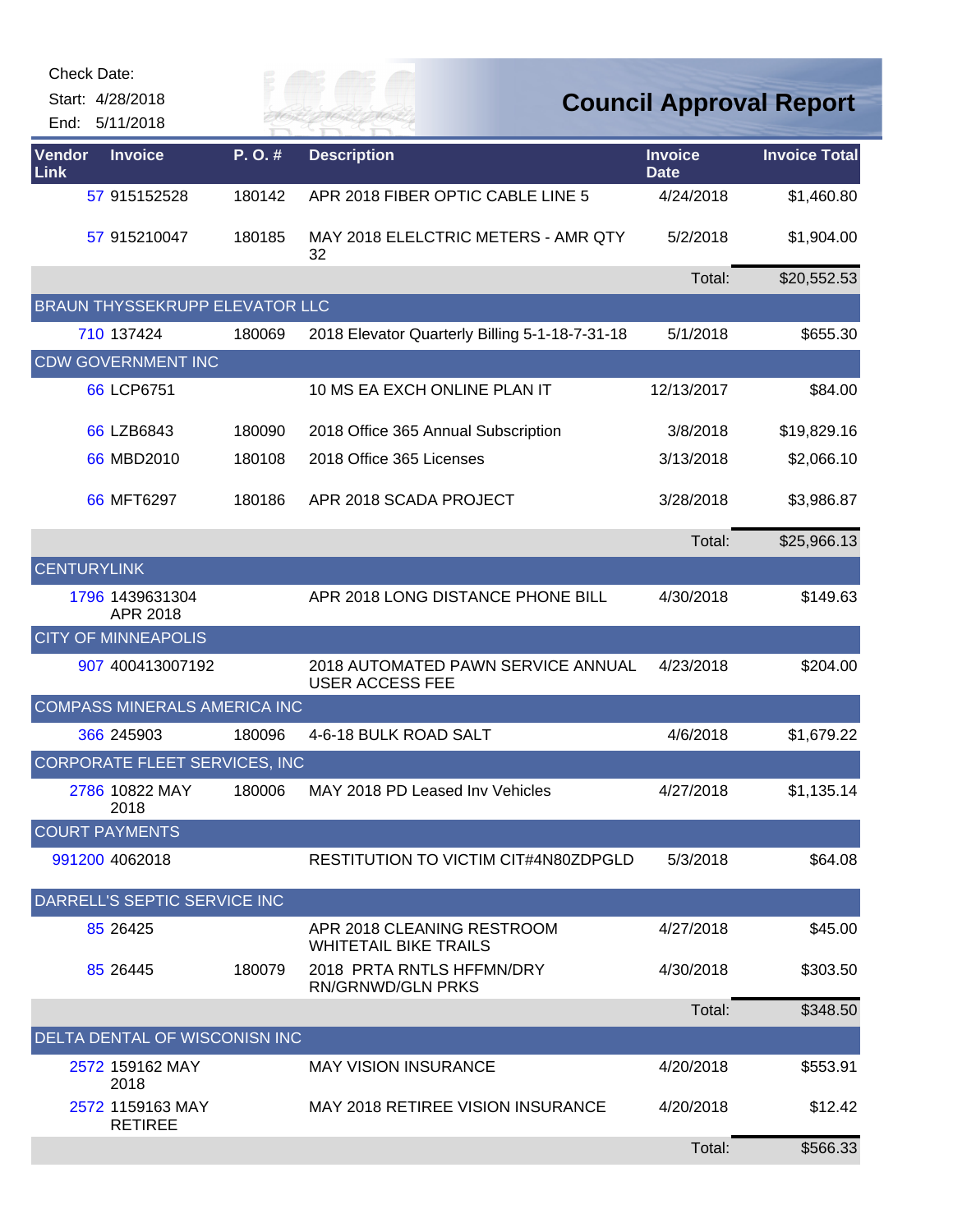Start: 4/28/2018

End: 5/11/2018

## *Cuy of*

## **Council Approval Report**

| Vendor<br>Link | <b>Invoice</b>                      | P. O. # | <b>Description</b>                                           | <b>Invoice</b><br><b>Date</b> | <b>Invoice Total</b> |
|----------------|-------------------------------------|---------|--------------------------------------------------------------|-------------------------------|----------------------|
|                | EO JOHNSON CO. INC                  |         |                                                              |                               |                      |
|                | 98 22500012                         |         | <b>MAY 2018 LIBRARY SAMSUNG STANDARD</b><br><b>PAYMENT</b>   | 4/16/2018                     | \$109.52             |
|                | 98 INV321843                        |         | JAN - APR 18-2018 PD RICOH OVERAGES                          | 4/19/2018                     | \$411.17             |
|                |                                     |         |                                                              | Total:                        | \$520.69             |
|                | <b>EXPRESS PERSONNEL SERVICES</b>   |         |                                                              |                               |                      |
|                | 109 20477320                        | 180170  | Seasonal - Public Works J MILLER 13.8hrs 4-22<br>$-18$       | 4/24/2018                     | \$261.92             |
|                | 109 20503957                        | 180170  | Seasonal - Public Works 23.3 hrs 4-29-18                     | 5/1/2018                      | \$442.23             |
|                |                                     |         |                                                              | Total:                        | \$704.15             |
|                | <b>FANTASY CORRAL</b>               |         |                                                              |                               |                      |
|                | 2015 JULY 2018 RF<br><b>DAYS RN</b> |         | 2018 RIVER FALLS DAYS ANIMAL DISPLAY<br><b>CONTRACT</b>      | 4/23/2018                     | \$300.00             |
|                | <b>FBG SERVICE CORPORATION</b>      |         |                                                              |                               |                      |
|                | 364 822251                          | 180043  | APRIL 2018 MONTHLY FACILITIES<br><b>CLEANING</b>             | 4/30/2018                     | \$4,866.00           |
|                | <b>FD PAYMENTS/REFUNDS</b>          |         |                                                              |                               |                      |
|                | 992200 18076 M FOLEY<br><b>REG</b>  |         | 2018 REGISTRATION FOR MOLLY FOLEY<br><b>RIVER FALLS FIRE</b> | 3/22/2018                     | \$155.00             |
| FOLEY, MOLLY   |                                     |         |                                                              |                               |                      |
|                | 3128 PER DIEM 4-2-<br>18            |         | APR 2018 MN STATE FIRE MARSHAL<br><b>CONFERENCE</b>          | 3/22/2018                     | \$44.00              |
|                | <b>FREDRICH, ELLEN</b>              |         |                                                              |                               |                      |
|                | 1952 PER DIEM 5-4-<br>18            |         | WPPI NORTHSTAR BOOT CAMP TRNG 5-8-<br>$18 - 5 - 10 - 18$     | 5/1/2018                      | \$103.50             |
|                | <b>GORMAN, DANIEL J</b>             |         |                                                              |                               |                      |
|                | 3349 PER DIEM 5-1-<br>2018          |         | MAY 2018 MUNI JUDGE ORIENTATION,<br>MARSHFIELD, WI           | 4/26/2018                     | \$154.50             |
|                | <b>HEALTH PARTNERS</b>              |         |                                                              |                               |                      |
|                | 356 80532361 MAY<br>2018            |         | MAY 2018 HEALTH DENTAL VISION                                | 4/20/2018                     | \$162,164.55         |
|                | <b>HUEBSCH LAUNDRY COMPANY</b>      |         |                                                              |                               |                      |
|                | 146 4057495                         |         | 4-11-18 PW BLDG BRUSHMATS / LINENS                           | 4/11/2018                     | \$40.50              |
|                | 146 4060625                         | 180047  | 4-18-2018 HUEBSCH WWTP UNIFORMS                              | 4/18/2018                     | \$36.61              |
|                | 146 4060623                         | 180046  | APR 2018 HUEBSCH WATER UNIFORMS                              | 4/18/2018                     | \$39.32              |
|                | 146 4060622                         | 180041  | 4-18-18 HUEBSCH ELECTRIC UNIFORMS                            | 4/18/2018                     | \$221.04             |
|                | 146 4060624                         | 180048  | 4-18-18 HUEBSCH PW UNIFORMS                                  | 4/18/2018                     | \$297.06             |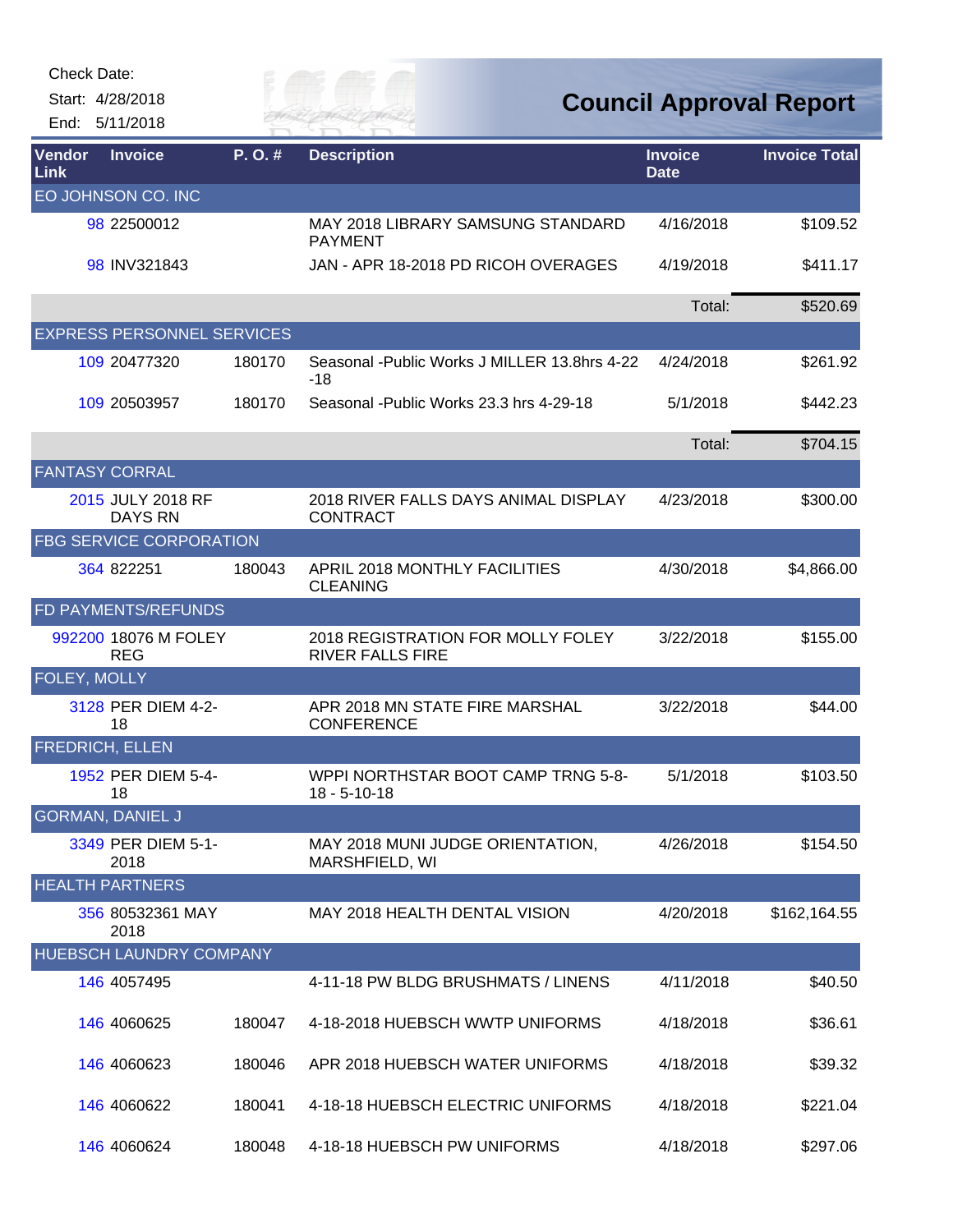Start: 4/28/2018 End: 5/11/2018 *Cuy of* 

## **Council Approval Report**

| Vendor<br><b>Link</b>  | <b>Invoice</b>                        | P.O.#  | <b>Description</b>                                          | <b>Invoice</b><br><b>Date</b> | <b>Invoice Total</b> |
|------------------------|---------------------------------------|--------|-------------------------------------------------------------|-------------------------------|----------------------|
|                        | 146 4061259                           |        | 4-18-18 LIB BRUSHMATS/LINENS                                | 4/18/2018                     | \$70.12              |
|                        | 146 4065050                           |        | 4-25-18 PW BLDG BRUSHMATS / LINENS                          | 4/25/2018                     | \$35.40              |
|                        | 146 4065057                           |        | 4-25-18 CITY HALL BRUSHMATS                                 | 4/25/2018                     | \$56.92              |
|                        | 146 4065044                           |        | 4-25-18 PD BRUSHMATS                                        | 4/25/2018                     | \$55.59              |
|                        | 146 4064417                           | 180048 | 4-25-18 HUEBSCH PW UNIFORMS                                 | 4/25/2018                     | \$156.77             |
|                        | 146 4064415                           | 180041 | 4-25-18 HUEBSCH ELECTRIC UNIFORMS                           | 4/25/2018                     | \$221.04             |
|                        | 146 4064416                           | 180046 | 04-25-2018 HUEBSCH WATER UNIFORMS                           | 4/25/2018                     | \$39.32              |
|                        | 146 4064418                           | 180047 | 2018 HUEBSCH WWTP UNIFORMS                                  | 4/25/2018                     | \$36.61              |
|                        |                                       |        |                                                             | Total:                        | \$1,306.30           |
| <b>INFOSEND INC</b>    |                                       |        |                                                             |                               |                      |
|                        | 150 136180                            | 180071 | APR 2018 RFMU MONTHLY STATEMENT<br><b>SERVICES</b>          | 4/30/2018                     | \$3,114.91           |
| <b>INGLI AUTO INC</b>  |                                       |        |                                                             |                               |                      |
|                        | 354 53319                             | 180180 | 2018 ALUMA TRAILER FOR SNOW/PARKS                           | 4/26/2018                     | \$2,695.00           |
| <b>J&amp;J GIS LLC</b> |                                       |        |                                                             |                               |                      |
|                        | 651 2018<br><b>SERVICES</b>           | 180072 | 2018 GIS SERVICES                                           | 5/1/2018                      | \$1,530.00           |
| <b>JOBSHQ</b>          |                                       |        |                                                             |                               |                      |
|                        | 162 1973607                           |        | APR 2018 ADS FOR PD OFFICER / COM DEV<br><b>DIRECTOR</b>    | 4/30/2018                     | \$113.45             |
|                        | <b>LIBRARY REFUNDS &amp; PAYMENTS</b> |        |                                                             |                               |                      |
|                        | 995500 2018-07                        |        | NEA BIG READ IN THE ST CROIX VALLEY<br><b>MAGNIFICENT 7</b> | 4/24/2018                     | \$250.00             |
|                        | 995500 3942500208727<br>2             |        | RFND LST LIB MTRLS PIRATES WHO DONT<br><b>DO ANYTHING</b>   | 5/1/2018                      | \$11.87              |
|                        | 995500 3074900061652<br>0             |        | RFND LST LIB MTRLS THE UNDOING<br><b>PROJECT</b>            | 5/1/2018                      | \$34.00              |
|                        |                                       |        |                                                             | Total:                        | \$295.87             |
|                        | <b>LOFFLER COMPANIES INC</b>          |        |                                                             |                               |                      |
|                        | 182 22559182                          |        | MAY18 FD KONICA BASE PYMT                                   | 4/26/2018                     | \$216.00             |
|                        | 182 22559183                          |        | MAY2018 PW KONICA BASE / 3-8-18 to 4-11-<br>18 USAGE        | 4/26/2018                     | \$281.97             |
|                        | 182 356318345                         |        | MAY 2018 PW BASE PYMT / APR USAGE                           | 4/26/2018                     | \$206.47             |
|                        | 182 22559180                          |        | MAY 2018 CSR/COURT BASE PYMT                                | 4/26/2018                     | \$160.00             |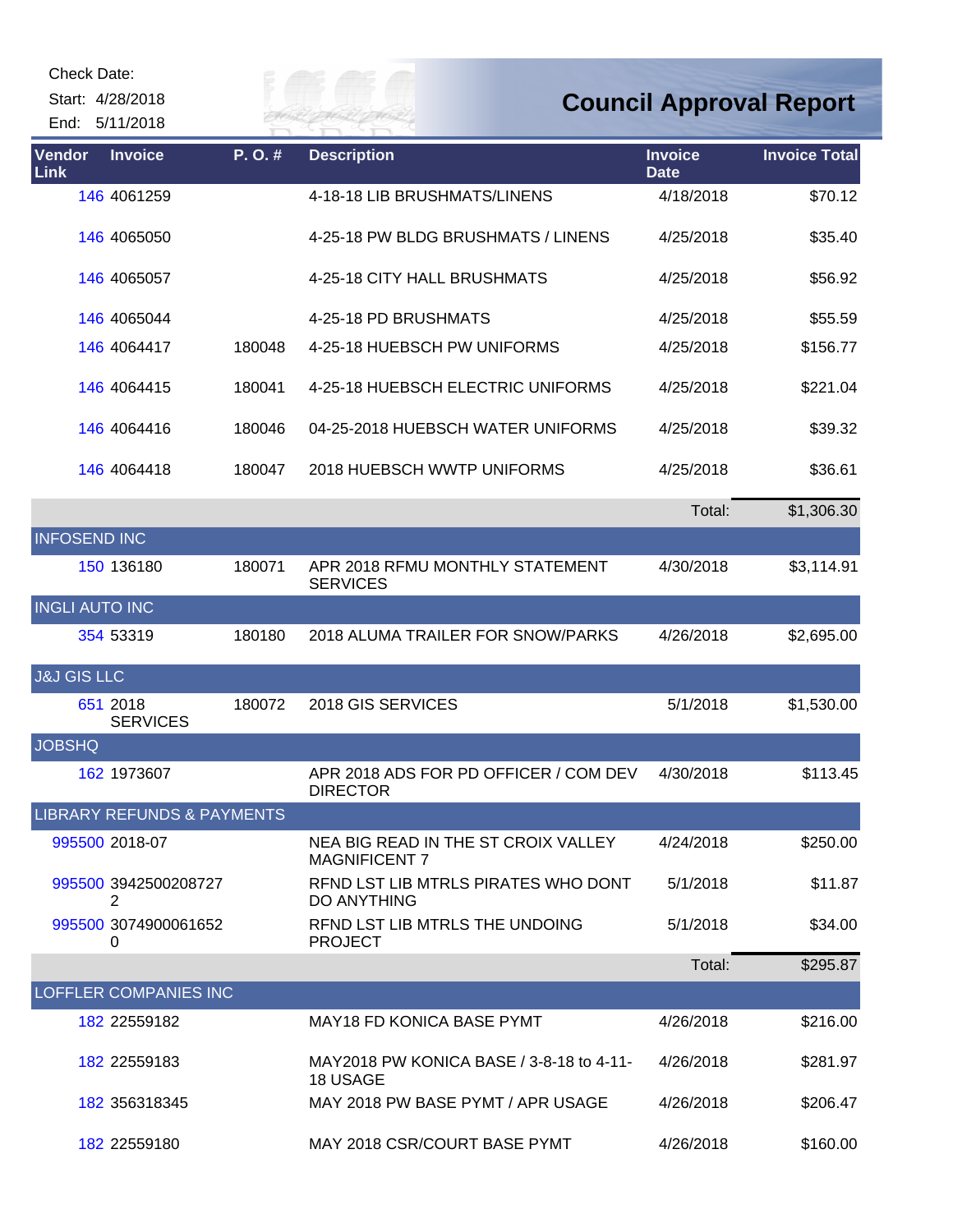Start: 4/28/2018 End: 5/11/2018



**Council Approval Report**

| <b>Vendor</b><br>Link | <b>Invoice</b>                       | P. O. # | <b>Description</b>                                      | <b>Invoice</b><br><b>Date</b> | <b>Invoice Total</b> |
|-----------------------|--------------------------------------|---------|---------------------------------------------------------|-------------------------------|----------------------|
|                       | 182 22559181                         |         | MAY 2018 CITY HALL MAILROOM BASE<br><b>PYMT KONICA</b>  | 4/26/2018                     | \$249.00             |
|                       | 182 2807208                          |         | APR 2018 AMB KONICA OVERAGE                             | 5/3/2018                      | \$9.51               |
|                       |                                      |         |                                                         | Total:                        | \$1,122.95           |
| LUCERO, BUDDY         |                                      |         |                                                         |                               |                      |
|                       | 861 NEW ORLEANS<br><b>FLIGHT</b>     |         | APR 2018 REIMBURSE FLIGHT PAID<br>W/PERSONAL CARD       | 12/20/2017                    | \$444.35             |
|                       | <b>MAILROOM FINANCE CO</b>           |         |                                                         |                               |                      |
|                       | 845 APR 2017<br><b>POSTAGE</b>       | 180063  | APR 2018 POSTAGE MACHINE FUNDS                          | 4/17/2018                     | \$1,000.00           |
|                       | METERING & TECHNOLOGY SOLUTIONS      |         |                                                         |                               |                      |
|                       | 451 11424                            | 180160  | APR 2018 WATER METERS AND PARTS                         | 4/13/2018                     | \$14,423.49          |
|                       | <b>MN FIAM BOOK SALES LTD</b>        |         |                                                         |                               |                      |
|                       | 459 2528                             |         | APR 2018 QTY 6 IFSTA Books for Fire Fighters            | 4/5/2018                      | \$600.00             |
|                       | MY RECEPTIONIST INC                  |         |                                                         |                               |                      |
|                       | 192 S022030502                       | 180076  | MAY 2018 SERVICES / 184min billed 4-4 to 5-1<br>$-2018$ | 5/2/2018                      | \$253.29             |
|                       | NORTHERN STATES POWER COMPANY WI     |         |                                                         |                               |                      |
|                       | 344 588706810                        |         | PRESCOTT AMB BLDG POWER BILL THRU 4<br>$-16-18$         | 4/18/2018                     | \$296.08             |
|                       | <b>NORTHTOWN CLEANER</b>             |         |                                                         |                               |                      |
|                       | 816 4-20-2018 9083                   |         | APR 2018 UNIFORM CLEANING SERVICES                      | 4/20/2018                     | \$14.59              |
|                       | PAYMENT SERVICE NETWORK INC          |         |                                                         |                               |                      |
|                       | 206 172862                           |         | APR 2018 RFMU PAYMENT PROCESSING<br><b>SERVICES</b>     | 5/3/2018                      | \$842.55             |
|                       | <b>PELION BENEFITS</b>               |         |                                                         |                               |                      |
|                       | <b>5 T KUSILEK</b><br><b>RETIREE</b> |         | <b>T KUSILEK RETIREMENT</b>                             | 4/6/2018                      | \$34,084.69          |
|                       | PHYSIO-CONTROL INC                   |         |                                                         |                               |                      |
|                       | 209 418084251                        | 180140  | APR 2018 REPAIR TO LUCAS MACHINE                        | 4/17/2018                     | \$2,538.00           |
|                       | PIERCE COUNTY TREASURER              |         |                                                         |                               |                      |
|                       | 210 APRIL 2018                       |         | APRIL 2018 JAIL DWI INTERLOCK                           | 4/30/2018                     | \$1,894.37           |
|                       | <b>RFMU PAYMENTS OR REFUNDS</b>      |         |                                                         |                               |                      |
|                       | 990610 SGEHRLEIN 4-<br>19-HOTEL      |         | RFMU WATER POSITION CANDIDATE<br>HOTEL STAY 4-19-18     | 4/19/2018                     | \$81.77              |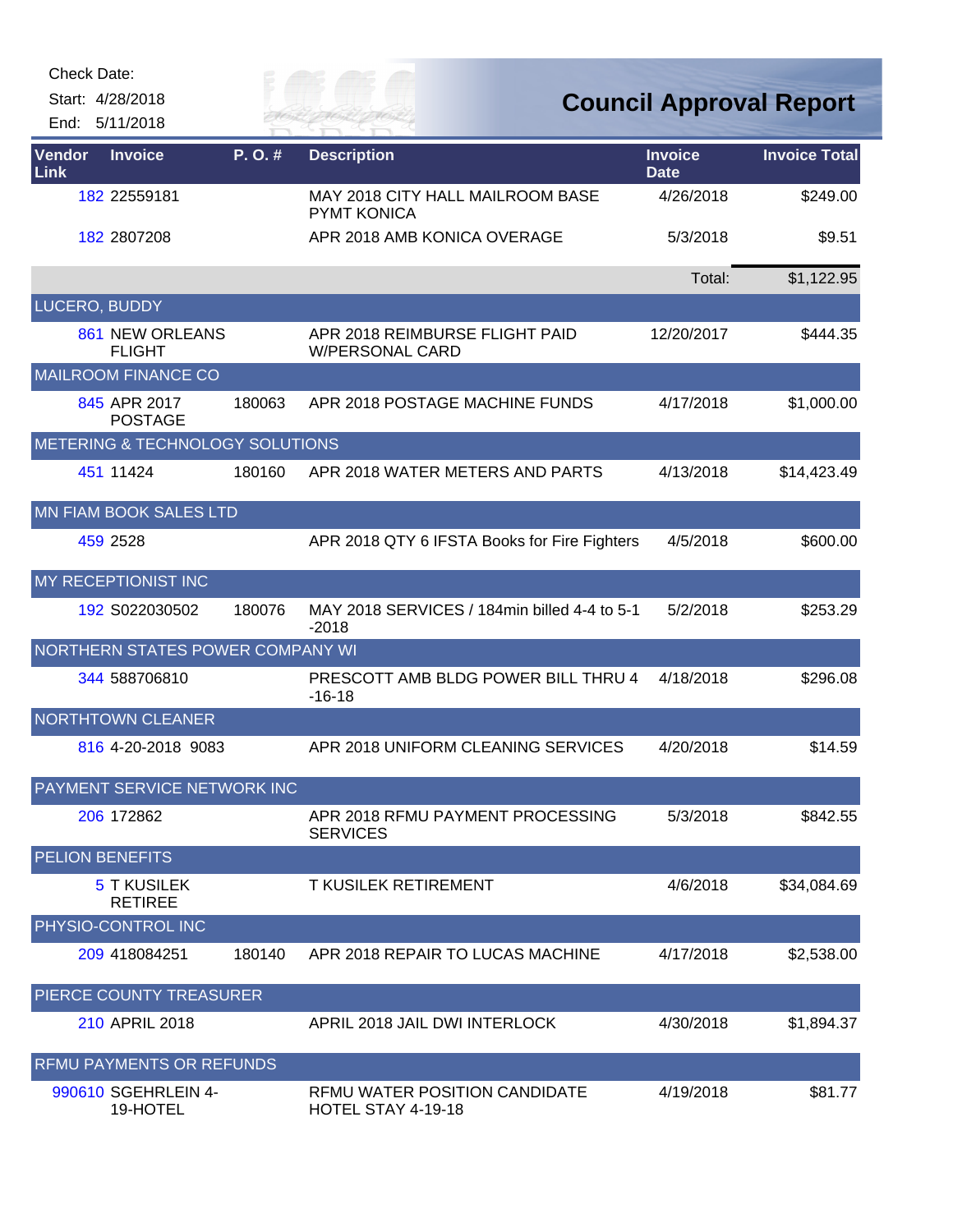Start: 4/28/2018

End: 5/11/2018

| <b>Vendor</b><br>Link | <b>Invoice</b>                                  | P.O.#  | <b>Description</b>                                           | <b>Invoice</b><br><b>Date</b> | <b>Invoice Total</b> |
|-----------------------|-------------------------------------------------|--------|--------------------------------------------------------------|-------------------------------|----------------------|
|                       | 990610 K WHITE<br><b>ENRGY</b><br><b>IMPRVM</b> |        | APR 2018 HOME ENERGY IMPROVEMENTS<br><b>INCENTIVE</b>        | 4/26/2018                     | \$850.00             |
|                       | 990610 KVANEFFEN 4-<br>26-HOTEL                 |        | <b>RFMU WATER POSITION CANDIDATE</b><br>HOTEL STAY 4-26-18   | 4/27/2018                     | \$103.86             |
|                       |                                                 |        |                                                              | Total:                        | \$1,035.63           |
|                       | <b>RIVER FALLS ROTARY</b>                       |        |                                                              |                               |                      |
|                       | 458 2496                                        |        | 2018 S NELSON ROTARY Q2 ROTARY DUES                          | 4/1/2018                      | \$115.00             |
|                       | RURAL ELECTRIC SUPPLY COOPERATIVE               |        |                                                              |                               |                      |
|                       | 221 703463-00                                   | 180033 | 2018 LINE 1 INVENTORY / MINOR<br><b>MATERIALS</b>            | 2/15/2018                     | \$649.50             |
|                       | 221 708552-00                                   | 180118 | MAR 2018 INVENTORY ITEMS                                     | 3/14/2018                     | \$1,440.00           |
|                       |                                                 |        |                                                              | Total:                        | \$2,089.50           |
|                       | <b>RYAN MECHANICAL INC</b>                      |        |                                                              |                               |                      |
|                       | 3311 18-0631                                    |        | FD BACKFLOW PREVENTER<br><b>REPLACEMENT</b>                  | 4/23/2018                     | \$955.00             |
|                       | 3311 18-0630                                    | 180154 | APR 2018 Public Works Facility - Water                       | 4/23/2018                     | \$14,970.00          |
|                       |                                                 |        |                                                              | Total:                        | \$15,925.00          |
| <b>SCHWAAB AR</b>     |                                                 |        |                                                              |                               |                      |
|                       | 563 B078242                                     |        | APR 2018 BLACK SELF INKING STAMP                             | 4/10/2018                     | \$34.00              |
|                       | SHRED-IT US HOLDCO, INC                         |        |                                                              |                               |                      |
|                       | 2439 8124412156                                 | 180075 | FEB-MARCH 2018 SHRED IT SERVICES FOR<br><b>CITY HALL</b>     | 3/22/2018                     | \$91.60              |
|                       | 2439 8124615727                                 | 180075 | APR 2018 SHRED IT SERVICES FOR CITY<br>HALL / AMB BLD        | 4/22/2018                     | \$129.86             |
|                       |                                                 |        |                                                              | Total:                        | \$221.46             |
|                       | <b>SOUTH FORK CAFE INC</b>                      |        |                                                              |                               |                      |
|                       | 250 4-23-18                                     |        | 4-23-2018 CUSTOMER SERVICE LUNCH                             | 4/23/2018                     | \$87.32              |
|                       | ST CROIX COUNTY TREASURER                       |        |                                                              |                               |                      |
|                       | 252 APRIL 2018                                  |        | APRIL 2018 JAIL DWI INTERLOCK                                | 4/30/2018                     | \$289.50             |
| <b>STATE OF WI</b>    |                                                 |        |                                                              |                               |                      |
|                       | 259 APRIL 2018                                  |        | APRIL 2018 PENALTY ASSESMENT                                 | 4/30/2018                     | \$5,344.67           |
|                       |                                                 |        | STATEWIDE ENERGY EFFICIENCY & RENEWABLES ADMIN INC           |                               |                      |
|                       | 243 MAR 2018                                    |        | MAR 2018 CTC ENRGY EFFCNCY FUNDS TO<br><b>FOCUS ON ENRGY</b> | 4/27/2018                     | \$3,758.74           |

*Cuy of*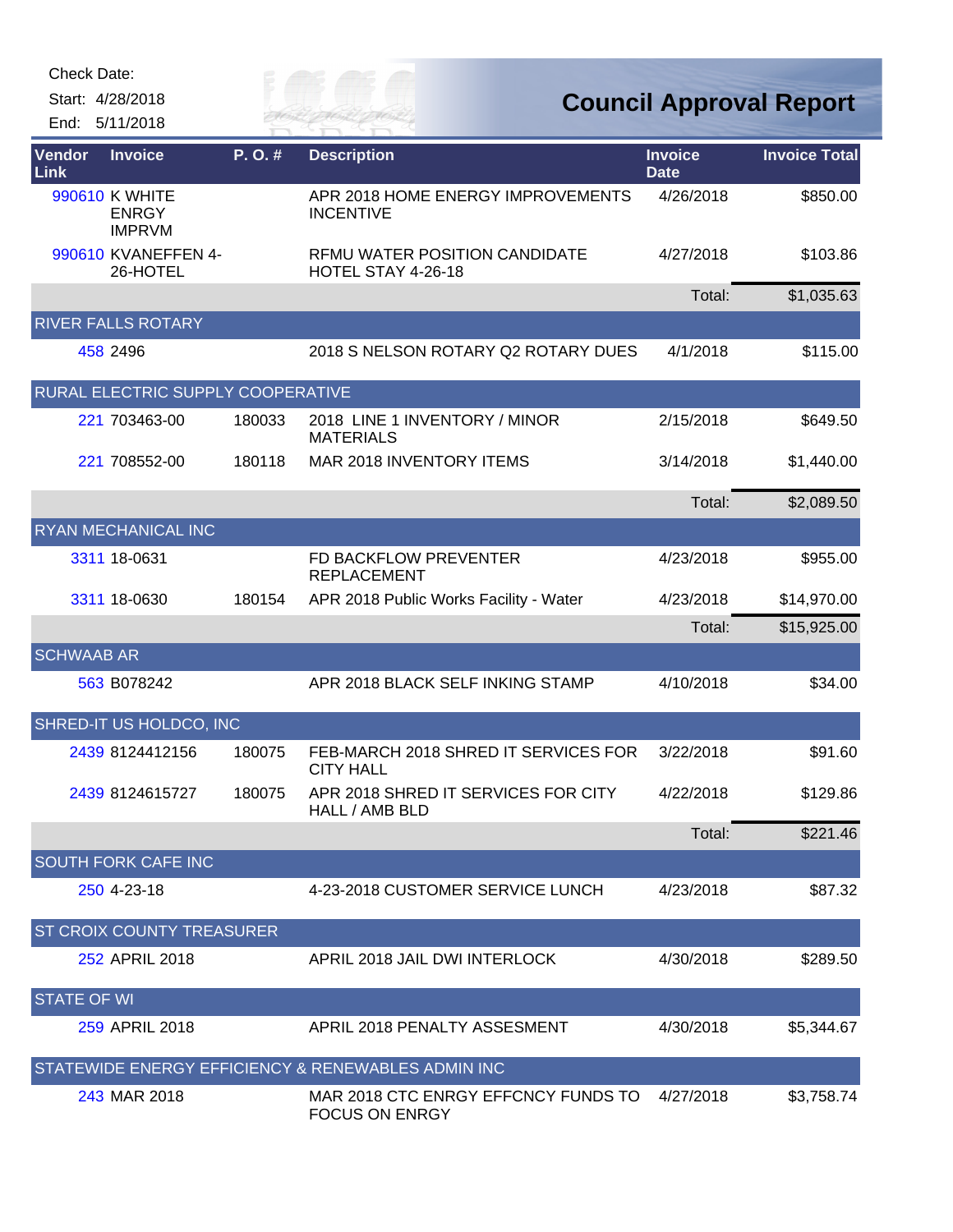| Check Date:           |                                    |        |                                                            |                               |                                |
|-----------------------|------------------------------------|--------|------------------------------------------------------------|-------------------------------|--------------------------------|
|                       | Start: 4/28/2018<br>End: 5/11/2018 |        | R HAI                                                      |                               | <b>Council Approval Report</b> |
| <b>Vendor</b><br>Link | <b>Invoice</b>                     | P.O.#  | <b>Description</b>                                         | <b>Invoice</b><br><b>Date</b> | <b>Invoice Total</b>           |
|                       | <b>STRAND ASSOCIATES, INC</b>      |        |                                                            |                               |                                |
|                       | 3346 0137614                       | 180178 | APR 2018 Study for Oxidation Ditch Area                    | 4/13/2018                     | \$9,700.00                     |
|                       | STUART C IRBY TOOL AND SAFETY      |        |                                                            |                               |                                |
|                       | 156 S010701860.00                  | 180156 | APR 2018 INVENTORY ITEMS                                   | 4/9/2018                      | \$1,207.80                     |
|                       | <b>TRANS ALARM INC</b>             |        |                                                            |                               |                                |
|                       | 557 94725209                       | 180018 | MAY-JUL 2018 PSB MONITORING VIA CELL                       | 5/1/2018                      | \$125.85                       |
| <b>TRAVELERS</b>      |                                    |        |                                                            |                               |                                |
|                       | 3027 ACT#3465X507<br>04 OF 4       |        | INSTLMNT 4 OF 4 8-1-17-8-1-18<br><b>BOILER/MCHNRY PREM</b> | 4/23/2018                     | \$3,264.00                     |
|                       | 3027 ACT#4070F416<br>5 3 of 3      |        | Work Comp/Comm Pckg PL / Umbrila / Com,<br>Pckg /Auto      | 4/24/2018                     | \$77,958.01                    |
|                       |                                    |        |                                                            | Total:                        | \$81,222.01                    |
|                       | <b>TYLER TECHNOLOGIES</b>          |        |                                                            |                               |                                |
|                       | 381 045-221862                     | 180188 | 2018-19 CLIENT ACCESS MAINTENANCE                          | 5/1/2018                      | \$1,650.00                     |
|                       | 381 045-221980                     | 180188 | 2018-19 SYSTEM MANAGEMENT SERVICES<br><b>SUPPORT</b>       | 5/1/2018                      | \$7,211.00                     |
|                       | 381 045-221863                     | 180188 | 2018-19 MUNIS SUPPORT & UPDATE<br><b>LICENSING</b>         | 5/1/2018                      | \$29,991.32                    |
|                       |                                    |        |                                                            | Total:                        | \$38,852.32                    |
|                       |                                    |        | UNEMPLOYMENT INSURANCE-DEPT OF WORKFORCE DEV               |                               |                                |
|                       | 277 000008947914                   |        | APR 2018 UNEMPLOYMENT INSURANCE<br><b>PYMTS</b>            | 5/3/2018                      | \$1,850.00                     |
|                       | <b>US BANK NATIONAL ASSOC</b>      |        |                                                            |                               |                                |
|                       | 284 972615-2016A<br><b>SWRBOND</b> |        | 2016A SWR REV BOND PYMT                                    | 3/21/2018                     | \$136,475.00                   |
|                       | 284 972616-2011B<br><b>REFUND</b>  |        | 2011B GO REFUNDING BOND PYMT                               | 3/21/2018                     | \$376,437.50                   |
|                       | 284 972618-2012B<br><b>GO BOND</b> |        | 2012B GO REFUND SWR BOND PYMT                              | 3/21/2018                     | \$305,862.50                   |
|                       | 284 972618-2011A<br><b>REVBOND</b> |        | 2011A WATER REV BOND PYMT                                  | 3/21/2018                     | \$126,205.00                   |
|                       | 284 APR 2018<br><b>PCARDS</b>      |        | APR 2018 P CARD TRANSACTIONS                               | 4/25/2018                     | \$126,610.32                   |
|                       | 284 4971692                        |        | 2016A BONDS CITY HALL GO REFUND<br><b>AGENT FEES</b>       | 4/25/2018                     | \$450.00                       |
|                       | 284 4971691                        |        | 2016A BONDS SEWER SYSTEM REVENUE<br><b>AGENT FEES</b>      | 4/25/2018                     | \$450.00                       |
|                       |                                    |        |                                                            | Total:                        | \$1,072,490.32                 |
|                       | <b>VERSA VEND VENDING</b>          |        |                                                            |                               |                                |
|                       | 1205 2114:017172                   |        | <b>APRIL PD SUPPLIES</b>                                   | 4/4/2018                      | \$108.00                       |